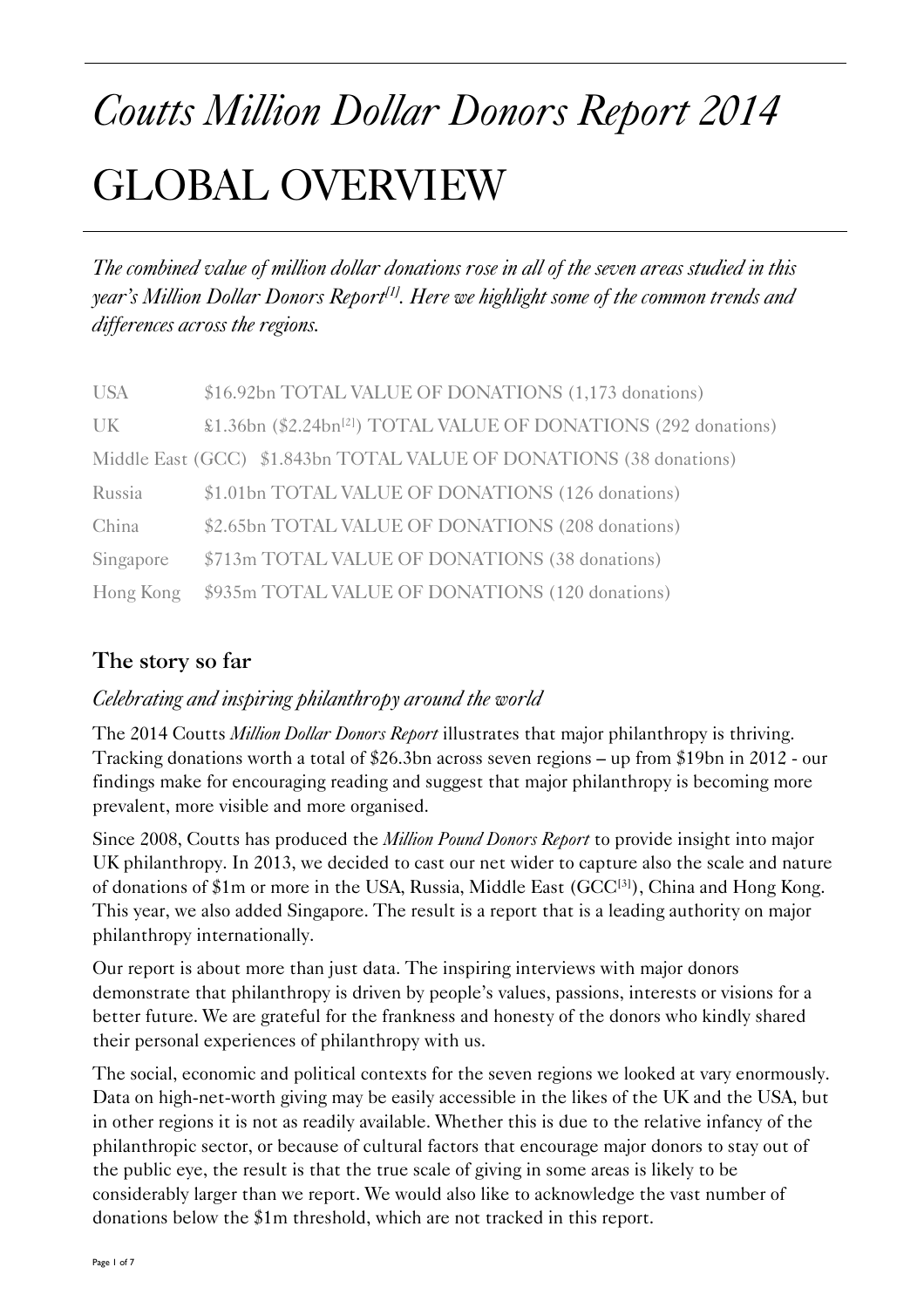Such considerations mean that it would be misleading to make direct comparisons between the jurisdictions covered. This report nonetheless gives a strong sense of how philanthropy is growing and changing in each region, and which causes and communities attract the most attention. Overall, there is little doubt that major philanthropy is on the rise.

*[1] The total value of recorded donations of \$1m or more was higher in 2013 (compared with 2012) in the UK, USA, China, Hong Kong, Russia and the Middle East. While it was not covered in our report last year, research for Singapore similarly suggests that philanthropy has grown at all levels during the course of the past eight years.* 

*[2] Exchange rate £1 = \$1.65 as at 1 September 2014* 

*[3] The Gulf Cooperation Council consists of Bahrain, Kuwait, Oman, Qatar, the Kingdom of Saudi Arabia and the United Arab Emirates.* 

## *What are some of the common trends across the regions?*

There are some trends evident in the report that warrant exploration. While it is important to exercise caution when generalising across regions that are very different, there are some striking common features.

## *HIGHER EDUCATION STILL LEADS THE FIELD*

*Higher education topped the table of most popular causes supported in four of the seven regions (the UK, USA, Hong Kong and Singapore), and came second in a further two. This echoes what we noted in previous editions of the report. There are many likely reasons: for instance, education is seen by many major philanthropists as the key to the success of both individuals and countries. Universities also embrace a wide variety of activities or subjects and so offer wide appeal to donors who may support research, the building of premises, scholarships or the development of endowments. On a more practical level, universities are generally very sizeable and wellestablished institutions that can easily absorb donations of \$1m or more.* 

*\$9.06bn (34.4% of total value) was gifted to higher education.* 

## *FOUNDATIONS AS RECIPIENTS*

*Foundations attracted sizeable donations in many of the seven regions. Many major donors favour them as a means of 'banking' mega-gifts, that is, distributing them – often to multiple organisations – over longer periods of time. Sometimes these larger donations are used to establish or grow endowments. Even in countries where philanthropy is not so well-established, such as Russia, there are growing signs that individuals and corporations are setting up foundations to formalise their giving for the longer term. Support for foundations is often accompanied by the professionalisation of philanthropy, for example the employment of dedicated, professional staff.*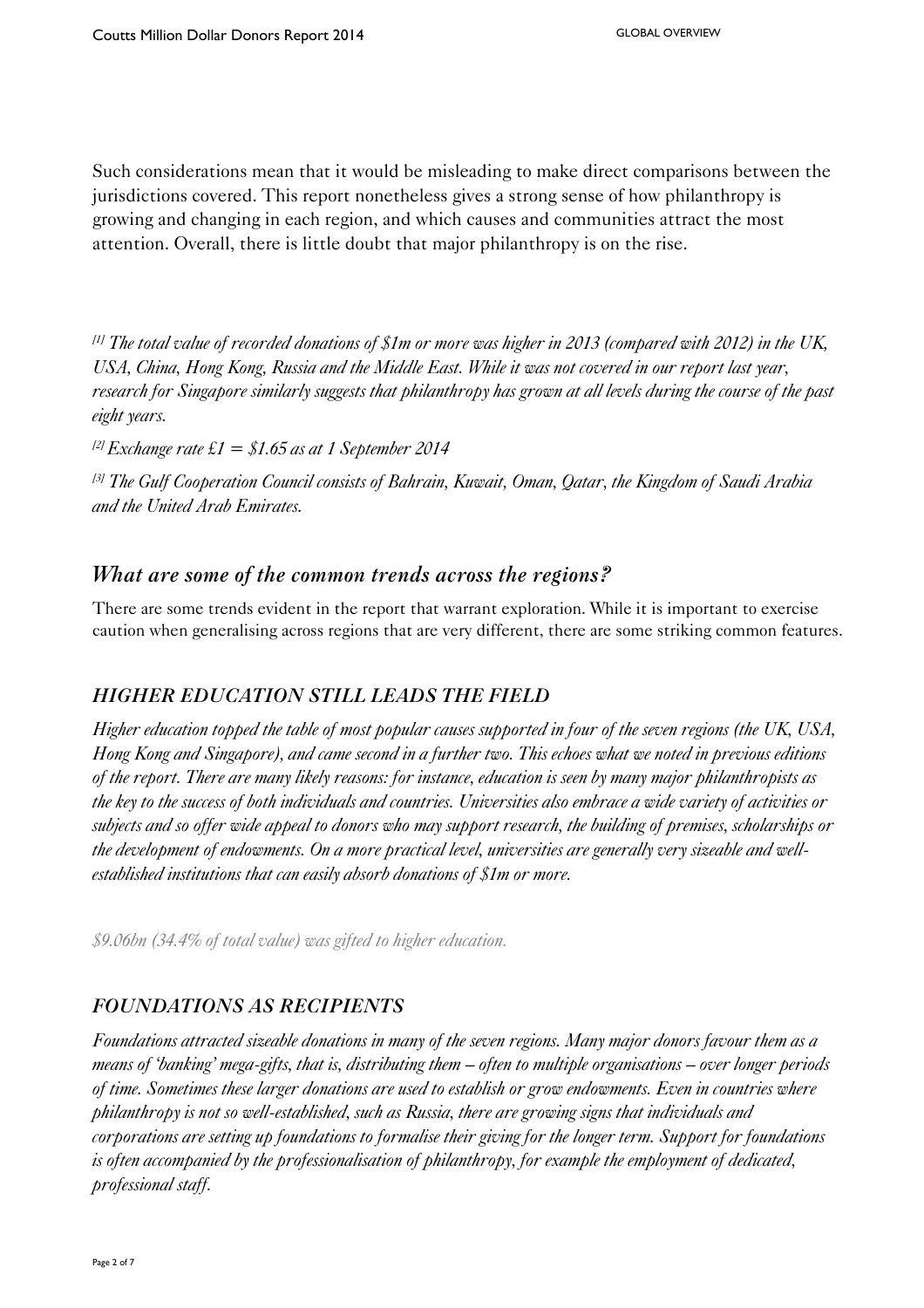*\$4.78bn (18.2% of total value) was gifted to foundations.* 

#### *GIVING STAYS CLOSE TO HOME, BUT OVERSEAS DONATIONS ON THE RISE*

*Previous reports have suggested donors tend to give close to home, and 2013 was no different. Most major donations still went to causes within the donor's country or region.* 

*That said, 2013 saw the growth of overseas donations in many of the regions featured in the report. In fact, overseas donations was the third largest category of recipient.* 

*It is too early to say if this is a meaningful trend, since many of the overseas donations went to one-off causes such as the relief of natural disasters. The overseas figures were also skewed by a small number of mega-gifts in excess of a billion dollars in the USA and Middle East. But what begins as ad hoc engagement in response to a tragedy has the potential to grow into a more strategic relationship between donor and recipient – it will be interesting to see if this pattern continues into the future.* 

*\$4.19bn (15.9% of total value) was gifted to overseas organisations.* 

## *What are some of the differences between regions?*

In some respects, what distinguished the regions was more apparent than what linked them. We've listed some of the more notable differences below:

#### *WHO GAVE THE MONEY?*

*There was no common thread when it came to the sources of major donations. In the UK and Hong Kong, foundations were the biggest source of million dollar donations by value, while in Singapore, the Middle East and China the largest proportion of funds came from corporate donors. In the USA and Russia, individual donors contributed the largest amount.* 

*However, this picture needs further qualification. As an example, while Russian individuals gave larger amounts, foundations made the greatest number of million dollar gifts. In some regions, individuals choose to make donations through their family or corporate foundations or through their company's corporate social responsibility programmes, rather than as individuals, so the distinction between categories of donor is sometimes arbitrary.* 

## *GOVERNMENT AS A RECIPIENT OF PHILANTHROPY*

*In some places, governments were a major recipient of million dollar donations, while in others they hardly featured. The nature of the 'social contract' between government, charitable organisations and philanthropy clearly differs across the regions.* 

*But working closely with governments or funding government initiatives is not unique to these countries; some of the largest foundations based in the USA and the UK also work with governmental authorities internationally to effect change.*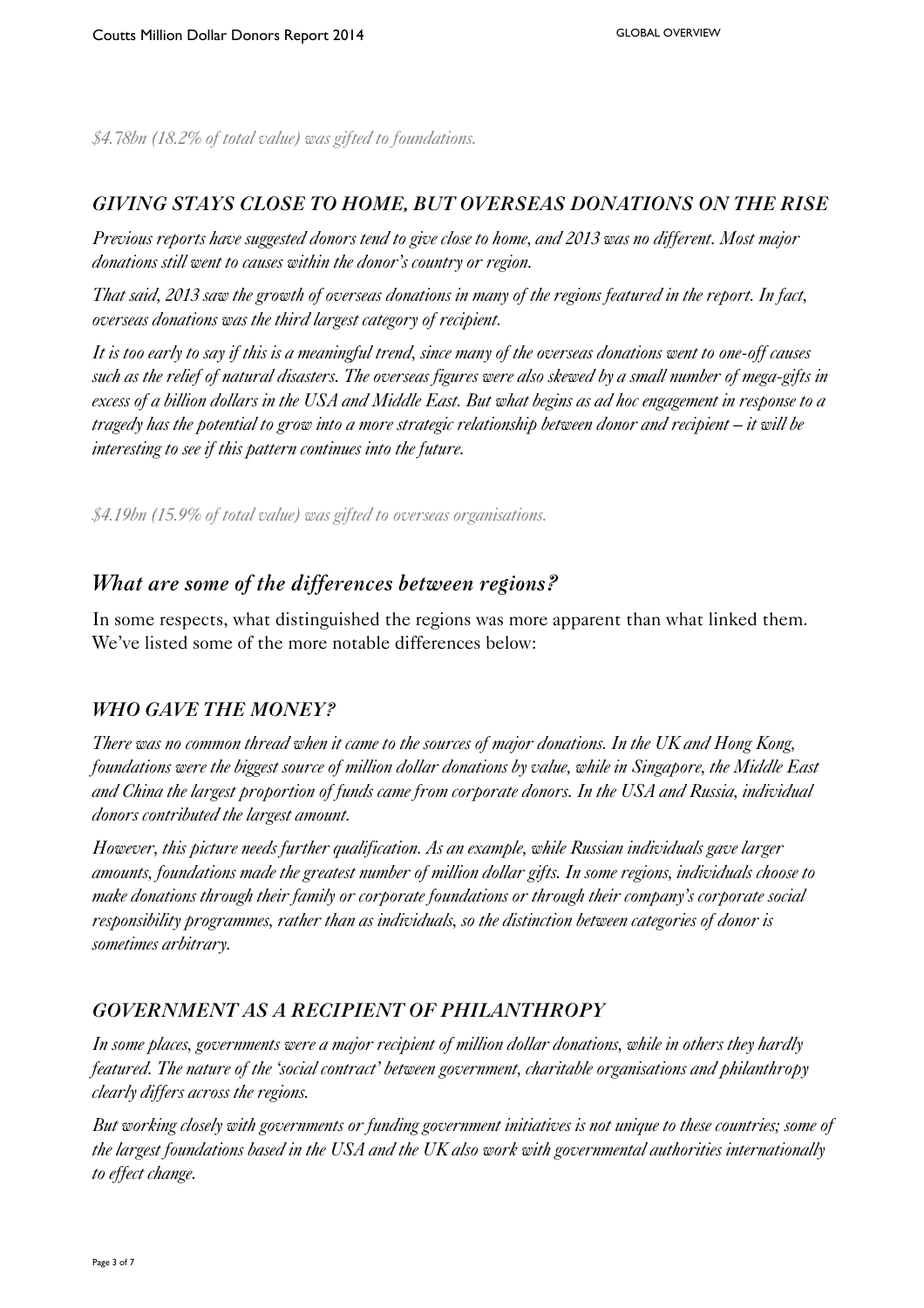| <b>USA</b>        | \$16.92bn donated in 2013                                                    | 1173 donors | 805 recipients |
|-------------------|------------------------------------------------------------------------------|-------------|----------------|
| $U\!K$            | £1.36bn (\$2.24bn <sup>[2]</sup> ) donated in 2013 166 donors 241 recipients |             |                |
| Middle East (GCC) | \$1.843bn donated in 2013                                                    | 27 donors   | 39 recipients  |
| Russia            | \$1.01bn donated in 2013                                                     | 126 donors  | 98 recipients  |
| China             | \$2.65bn donated in 2013                                                     | 177 donors  | 90 recipients  |
| Singapore         | \$713m donated in 2013                                                       | 38 donors   | 93 recipients  |
| Hong Kong         | \$935m donated in 2013                                                       | 59 donors   | 83 recipients  |

#### DISTRIBUTION ACROSS SUB-SECTORS

**Total \$26.3bn (1,995 donations)**  Higher education \$9.06bn (692 donations) Foundations \$4.78bn (182 donations) Overseas \$4.19bn (97 donations) Public & Societal benefit \$2.10bn (111 donations) Health \$1.31bn (153 donations) Government \$1bn (110 donations) Human Services \$896m (170 donations) Arts, Culture & Humanities \$778m (141 donations) Education (excluding universities) \$622m (125 donations) Religion \$381m (18 donations) International \$367m (57 donations) Environment \$179m (33 donations) Various/unknown \$632m (106 donations)

Value of donations by recipient type:

- Higher education: 34.4%
- Foundations: 18.2%
- Overseas: 15.9%
- Public & societal benefit: 8.0%
- Health: 5.0%
- Government: 3.8%
- Human Services: 3.4%
- Arts, Culture & Humanities: 3%
- Education (excluding universities): 2.4%

Page 4 of 7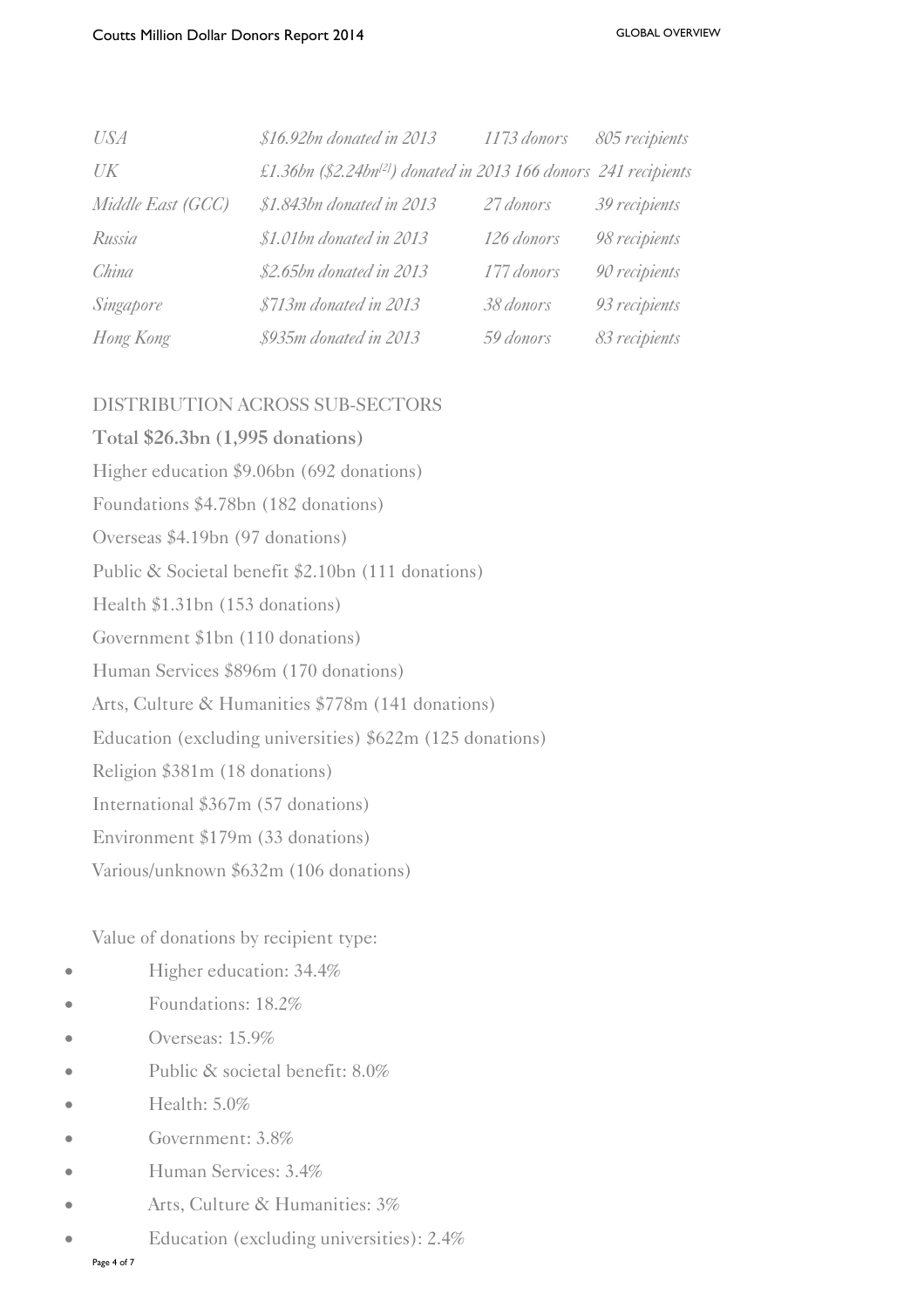- Religion: 1.4%
- International: 1.4%
- Environment: 0.7%
- **Various/unknown: 2.4%**

## *Regional headlines*

#### **UK**

*Headline:* The number of donations of  $\pounds 1m$  or more increased by almost 50% in 2013 compared to 2012. The number of first-time million pound donors also rose.

*Main donors*<sup>\*</sup>: Foundations gave the most, both by number and by value of donations.

*Most popular causes/recipients\*\*:* Higher education and foundations (that is, donations that are 'banked' for distribution over time).

**292** – the number of UK donations of £1m or more in 2013 (vs 197 in 2012)

#### **USA**

*Headline:* Donors gave larger amounts compared to 2012, with more than a fifth of the million dollar donations recorded in 2013 worth \$10m or more.

*Main donors*\*: Individuals gave the highest proportion of the total value of donations worth \$1m or more, but foundations gave a higher number of donations.

*Most popular causes\*\*:* Higher education. There was also a significant increase in the value of donations going overseas compared to previous years, due primarily to a single donation of \$1.8bn.

**273** – the number of USA donations worth \$10m or more in 2013 (more than a fifth of the total number)

#### **Middle East (GCC)**

*Headline:* Most million dollar donations went to causes and organisations outside the GCC countries.

*Main donors\*:* Gifts by foundations were the most numerous, but the total value of donations by corporations was considerably higher thanks to a single donation in excess of \$1bn.

*Most popular causes\*\*:* Overseas - disaster relief and humanitarian causes.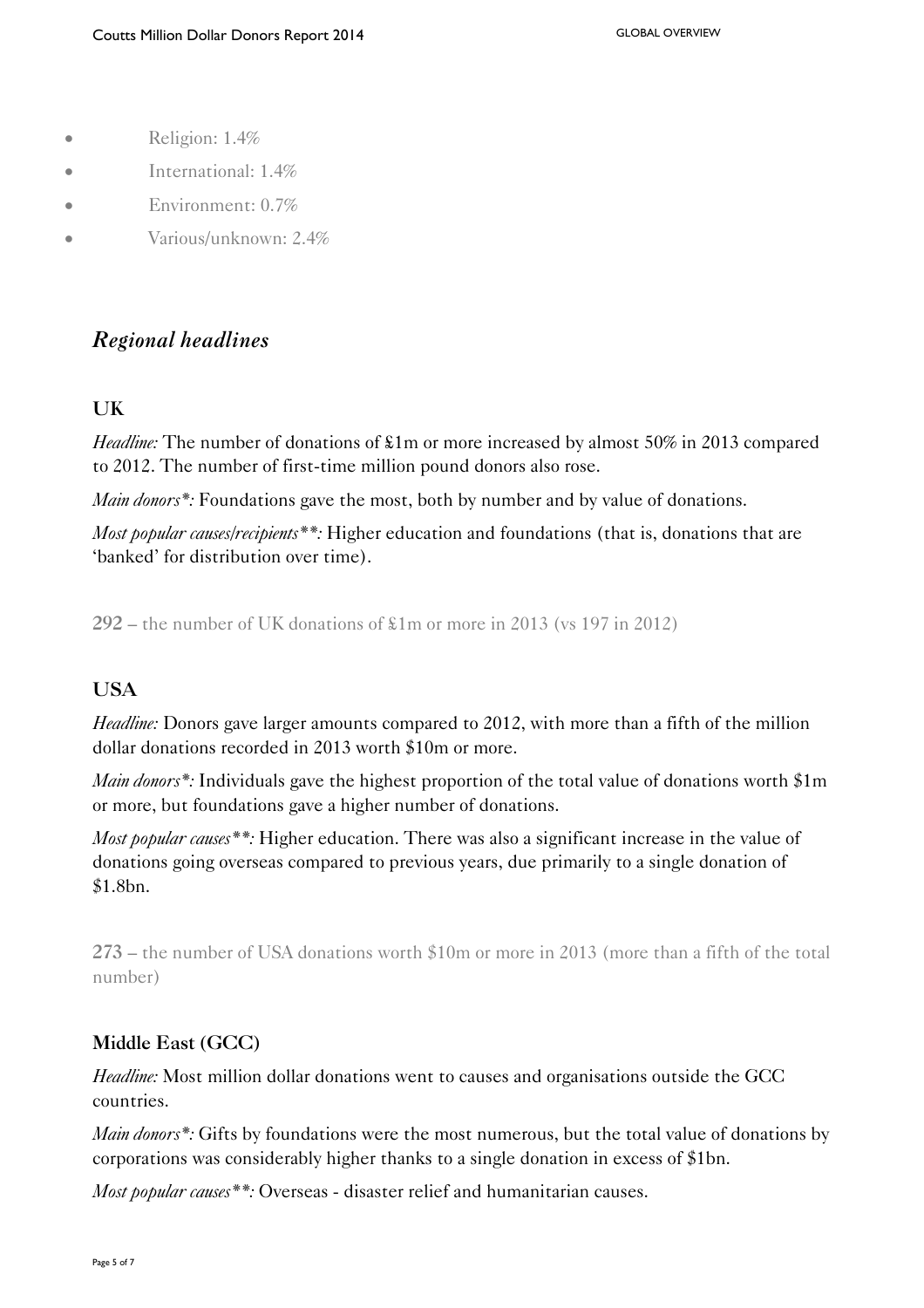**\$1.75bn** – the amount given to overseas causes by major donors in the Middle East

#### **Russia**

*Headline:* The number and value of donations in 2013 outstripped 2012's figures<sup>+</sup>.

*Main donors\*:* Donations from corporations were the most numerous, although individuals gave a larger proportion of the total value.

*Most popular causes/recipients\*\*:* Foundations, government and human services. The growth in million dollar giving to foundations suggests that donors are thinking longer term.

*The Russia report is available online in both Russian and English. Отчет по России доступен на русском и английском языках.* 

**\$317m** – the amount given to foundations by Russia's major donors in 2013

#### **China**

*Headline:* The total value of million dollar donations more than doubled compared to 2012, due mainly to one exceptionally large donation.

*Main donors\*:* Corporations and corporate foundations.

*Most popular causes/recipients\*\*:* Foundations, higher education and government. The earthquakehit province of Sichuan received 38 separate donations of \$1m or more.

**85%** - the proportion of total value of donations contributed by corporations and corporate foundations in China

## **Hong Kong**

*Headline:* Both the number and the value of million dollar donations increased in 2013, and there were more gifts to mainland China than in 2012.

*Main donors*<sup>\*</sup>: Donations by corporations were the most numerous, but private foundations gave a larger proportion of the total amount.

*Most popular causes\*\*:* Higher education and religion received the largest share of the total value. The Chinese government also featured heavily as a recipient.

**\$280m** – the amount given to higher education by Hong Kong's major donors